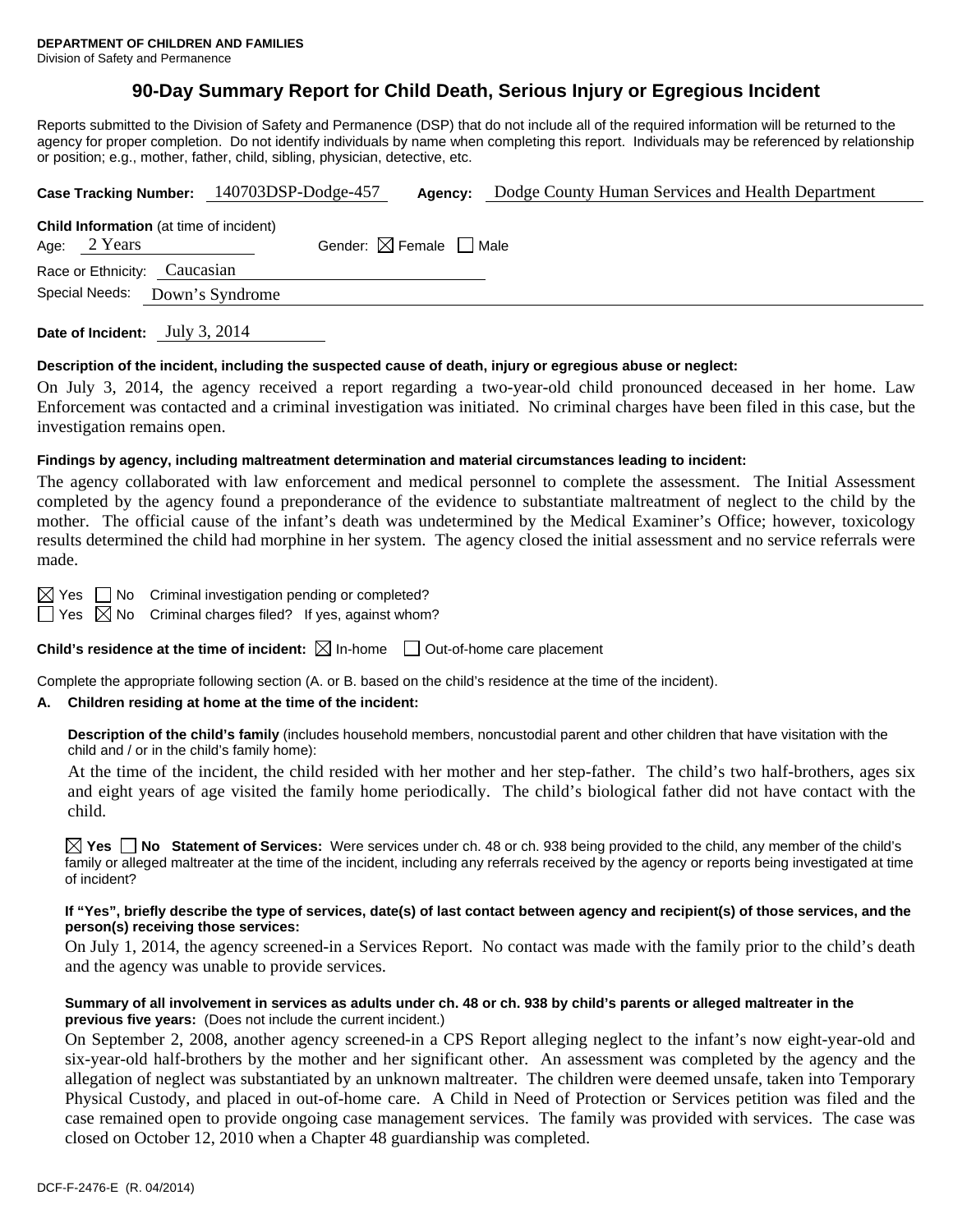On December 18, 2012, the agency screened-in a Services Report. The agency determined natural supports were meeting the needs of the family and the agency did not provide the family with additional services.

#### **Summary of actions taken by the agency under ch. 48, including any investigation of a report or referrals to services involving the child, any member of the child's family living in this household and the child's parents and alleged maltreater.** (Does not include the current incident.)

(Note: Screened out reports listed in this section may include only the date of the report, screening decision, and if a referral to services occurred at Access. Reports that do not constitute a reasonable suspicion of maltreatment or a reason to believe that the child is threatened with harm are not required to be screened in for an initial assessment, and no further action is required by the agency.)

On December 18, 2012, the agency screened-in a Services Report. The agency determined natural supports were meeting the needs of the family and the agency did not provide the family with additional services.

On December 18, 2012, the agency screened-out a CPS Report.

On March 19, 2013, the agency screened-out a Services Report.

On July 1, 2014, the agency screened-in a Services Report. No contact was made with the family prior to the child's death and the agency was unable to provide services.

## **Summary of any investigation involving the child, any member of the child's family and alleged maltreater conducted under ch. 48 and any services provided to the child and child's family since the date of the incident:**

The agency collaborated with law enforcement and medical personnel to complete the assessment. The Initial Assessment completed by the agency found a preponderance of the evidence to substantiate maltreatment of neglect to the child by the mother. The official cause of the infant's death was undetermined by the Medical Examiner's Office; however, toxicology results determined the child had morphine in her system. The agency closed the initial assessment and no service referrals were made.

# **B. Children residing in out-of-home care (OHC) placement at time of incident:** N/A

### **Description of the OHC placement and basis for decision to place child there:** N/A

# **Description of all other persons residing in the OHC placement home:**

N/A

**Licensing history:** Including type of license, duration of license, summary of any violations by licensee or an employee of licensee or other actions that constitute a substantial failure to protect and promote the welfare of the child. N/A

# **Summary of any actions taken by agency in response to the incident:** (Check all that apply.)

| $\boxtimes$             | Screening of Access report                           | Attempted or successful reunification             |
|-------------------------|------------------------------------------------------|---------------------------------------------------|
| $\overline{\mathbb{R}}$ | Protective plan implemented                          | Referral to services                              |
|                         | Initial assessment conducted                         | Transportation assistance                         |
|                         | Safety plan implemented                              | Collaboration with law enforcement                |
|                         | Temporary physical custody of child                  | Collaboration with medical professionals          |
|                         | Petitioned for court order / CHIPS (child in need of | Supervised visitation                             |
|                         | protection or services)                              | Case remains open for services                    |
|                         | Placement into foster home                           | Case closed by agency                             |
|                         | Placement with relatives                             | Initiated efforts to address or enhance community |
|                         | Ongoing Services case management                     | collaboration on CA/N cases                       |
|                         |                                                      | Other (describe):                                 |
|                         |                                                      |                                                   |